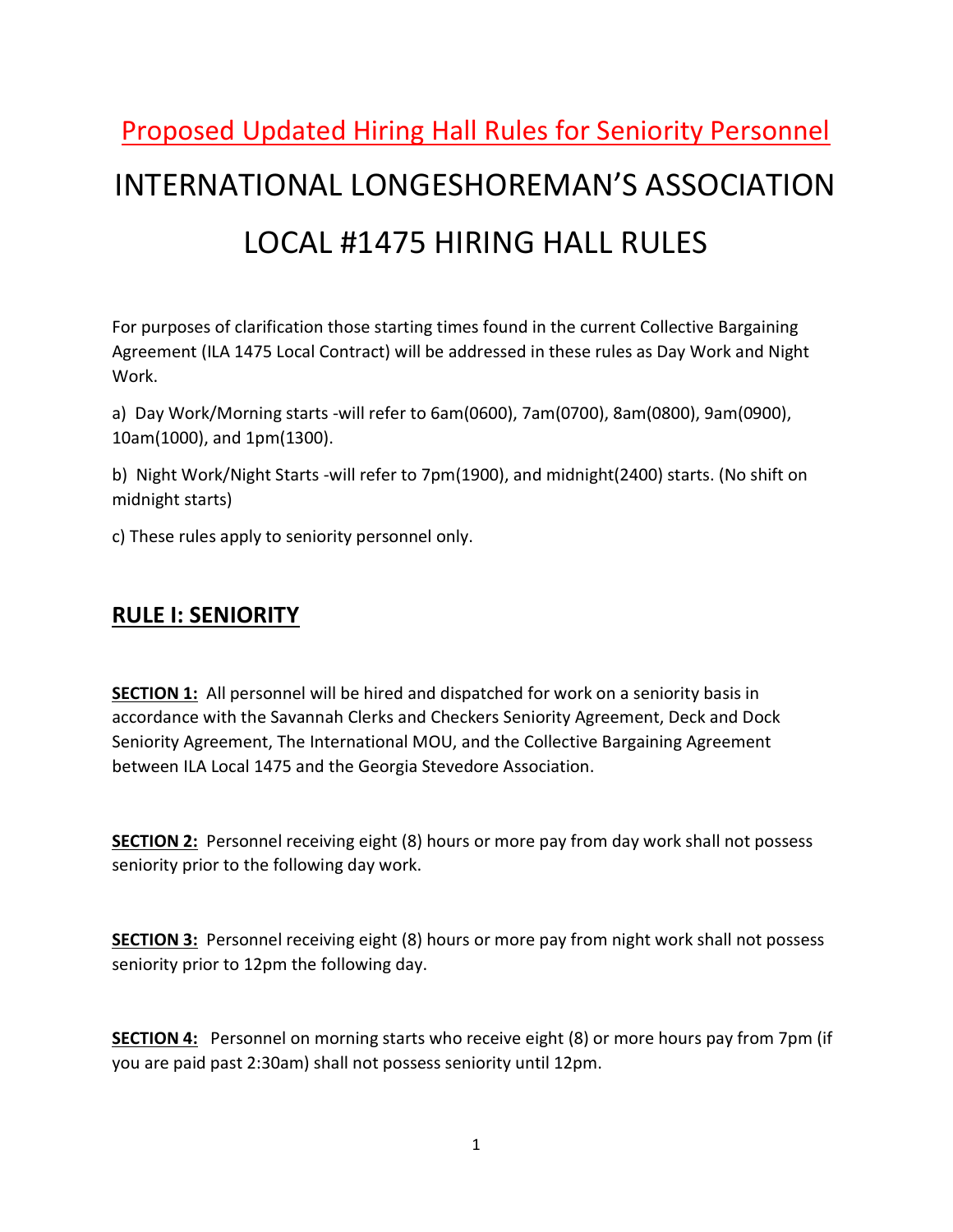SECTION 5: Personnel on 1pm starts or night starts who receive eight (8) or more hours pay from 1am (if you are paid past 8:30am and beyond) shall not possess seniority prior to 7pm that night.

**SECTION 6:** Time stamp does not designate seniority over another in the same category (unless agreed upon by all personnel within the same category at the jobsite).

SECTION 7: Seniority personnel who call in after their category will choose their job based on the category they called in on. (Category rules will apply. Example: flip cards, roll dice, or timestamp)

**SECTION 8:** Work will always be chosen according to seniority. Work will be considered chosen once personnel have signed in and stepped away. Any personnel arriving later than ten (10) minutes prior to start of shift will choose work behind all personnel assigned on vessel/shift to include extra list personnel. (This will be based on International Cellular Time. Example, once clock reaches 6:50 for a 7:00 start personnel are "late". Once Clock reaches 12:50 for a 1pm start personnel are "late".) This rule applies to all start times.

#### RULE II: AVAILABILITY/DISPATCH

**SECTION 1:** All seniority personnel must report their availability by queuing up. Night work que up time is 3:30pm-3:45pm. Day work que up time is 5pm-5:15pm.

**SECTION 2:** Jobs will be dispatched based on seniority and job availability as follows:

-dispatch for night work starts at 4pm (1600)

-dispatch for day work starts after night line-up is complete, not prior to 5:30pm (1730)

All morning mark offs, reliefs, or emergency orders will be filled per seniority as follows:

-dispatch for 6am (0600) jobs start at 4:30am (0430)

-dispatch for all other morning jobs start at 5am (0500)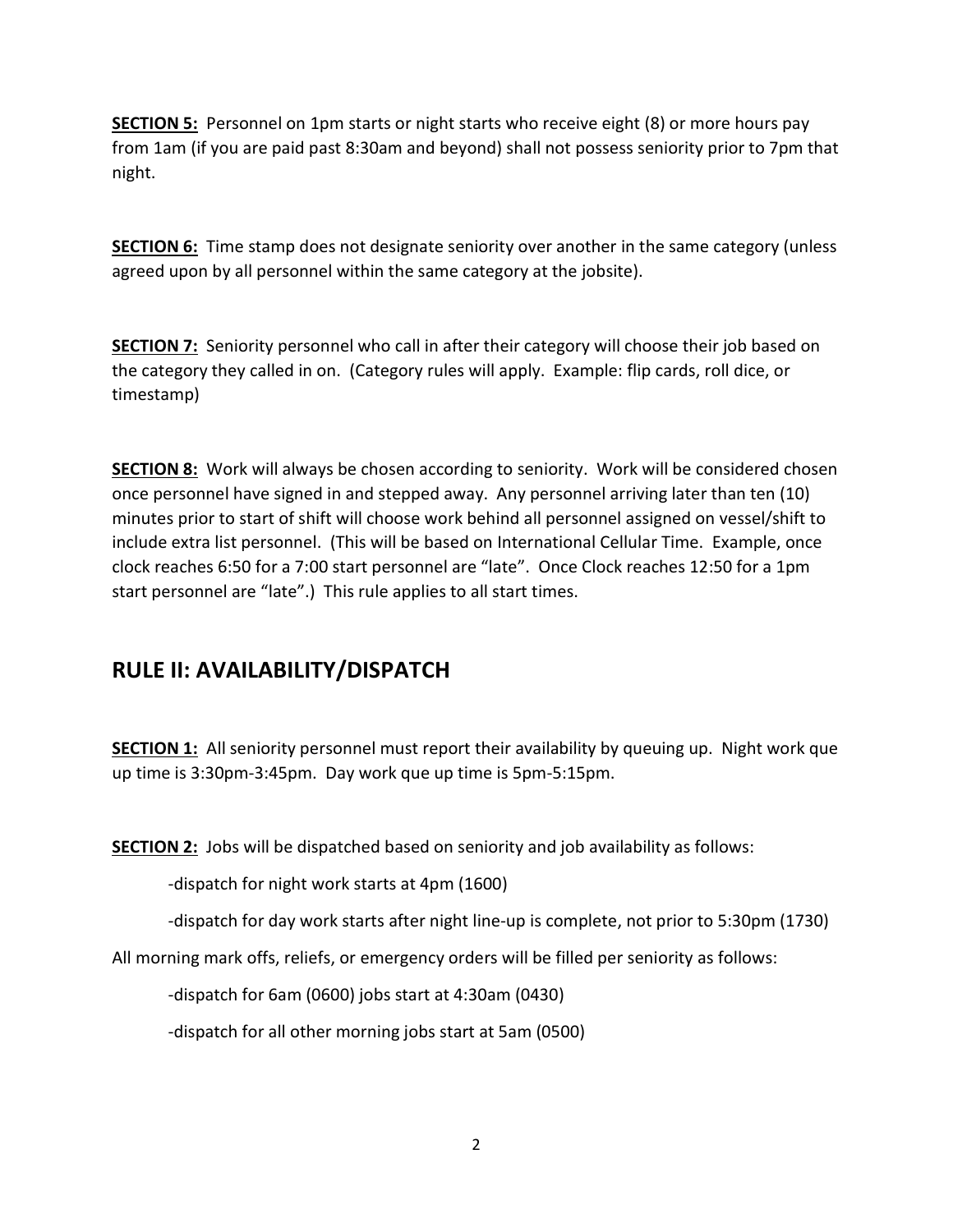SECTION 3: Personnel who are not queued up may call the hall to request a will call number while the dispatchers are within their category. Will call personnel will be called last in their category, after queued up personnel. Queued up personnel may AO. Queued up personnel who do not receive a job in lineup will be offered work when it becomes available.

**SECTION 4:** Personnel accepting work will no longer be automatically marked up for the following day/night. Personnel wanting employment must que up to be considered available for work.

SECTION 5: Queued up personnel who are available for work must speak directly to the dispatcher concerning employment to be assigned a job according to their seniority.

**SECTION 6:** In the event there is a que up tie within a respective category, the printed report will determine the order called.

SECTION 7: Personnel who have previously accepted employment and request a mark-off or emergency mark-off will be responsible for said job and must keep themselves available until it is filled through the hiring center. Personnel requesting any relief will be responsible for the current and subsequent shifts and must keep themselves available until a relief is provided through the hiring center. Any personnel not arriving or not returning to their job/shift of responsibility will be labeled a NOSO (no call, no show) and receive a seventy-two (72) hour penalty. Any future NOSO will be subject to Section 24 of the International MOU. The penalty will begin when the job is filled. Personnel must keep themselves available to the hiring center by phone in case the requested "Mark-Off" cannot be filled.

**SECTION 8:** Personnel who cancel, reject employment, or mark off after accepting a job shall be credited as though they did work and will be marked MOA (mark-off after). At this point, any future shifts these personnel were marked up for will be voided to include doubling and tripling.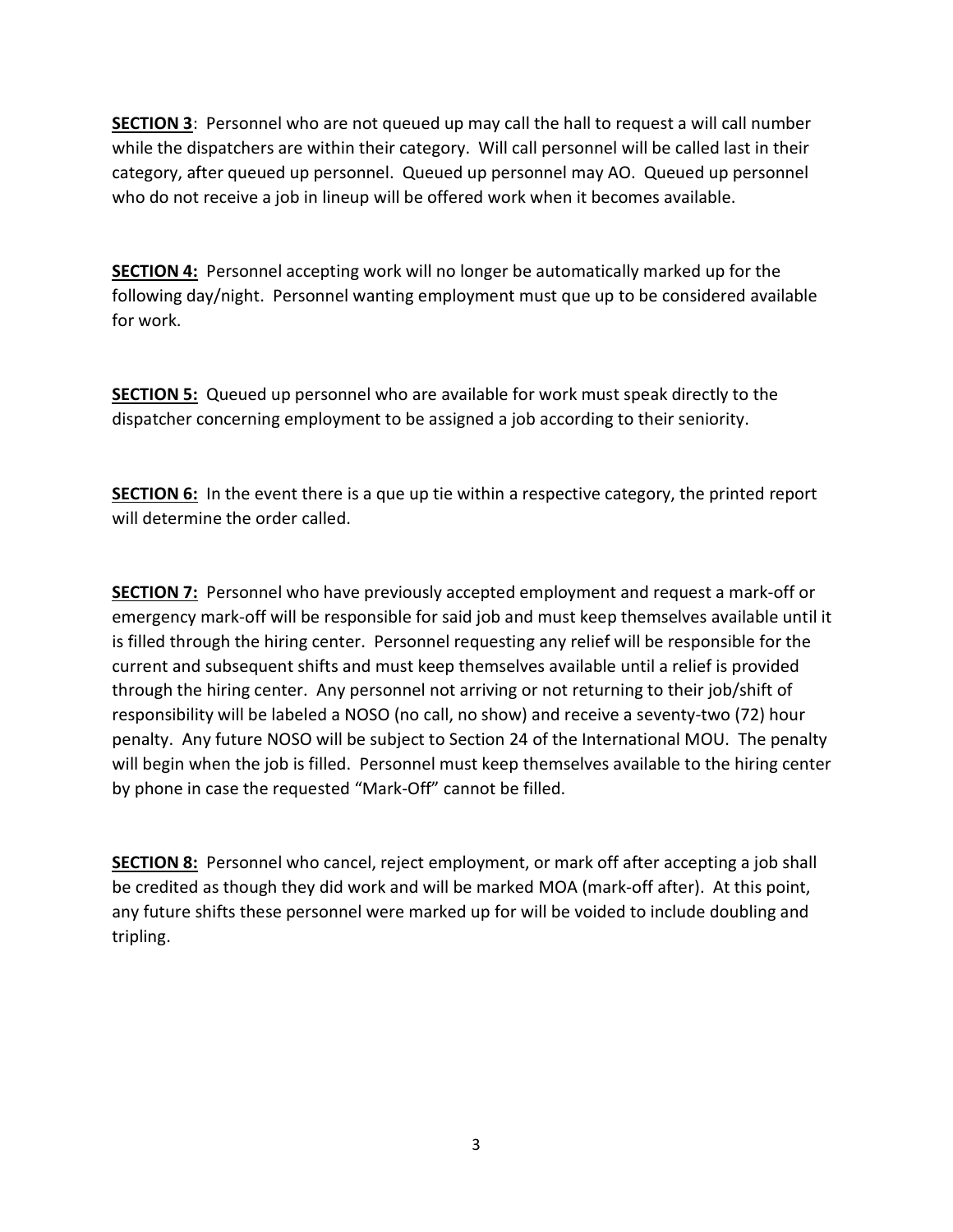**SECTION 9:** Personnel accepting jobs of continuity will be required to complete those jobs. In the event they mark off a continuity job prior to completing eight (8) hours for pay purposes, then they will not be eligible for employment for twenty-four (24) hours. The twenty-four (24) hour penalty will begin at the starting time of the relief; day or night, whichever applies. Personnel who receive this relief and fulfill the original eight (8) hours will retain the continuity of the original personnel. Personnel holding jobs of continuity may not accept a new call if their job is reordered for the next day. (This does not apply to Rule lll, Section2)

SECTION 10: If any personnel is caught falsifying a past time limit (PTL), said personnel will serve a seventy-two (72) hour penalty from the time the hall was notified of their PTL. It will be the individual's sole responsibility to make sure their PTL is called into the Hiring Center.

**SECTION 11:** Personnel that are replaced for various reasons will be replaced and coded (RP) in the system. Personnel who are replaced will be credited as though they did work. They will serve no penalty.

SECTION 12: Personnel on non 8-hour guarantee starts/reliefs who are released by their employer and receive five (5) hours or less of pay may exercise their seniority for any new start dispatched through the hiring center at or after the time of their release. Personnel who exercise their seniority for a new start must complete the previous shift at least one (1) hour prior to the new start. Personnel working into this one (1) hour window must notify the dispatcher as soon as possible to give up job previously accepted. Personnel who fail to relinquish their job within one (1) hour prior to their next job will serve a twenty-four (24) hour penalty. This penalty will start from the time their replacement is dispatched. Officer approval may be granted to these personnel to keep the job previously accepted in the case it cannot be filled and covered in a timely manner.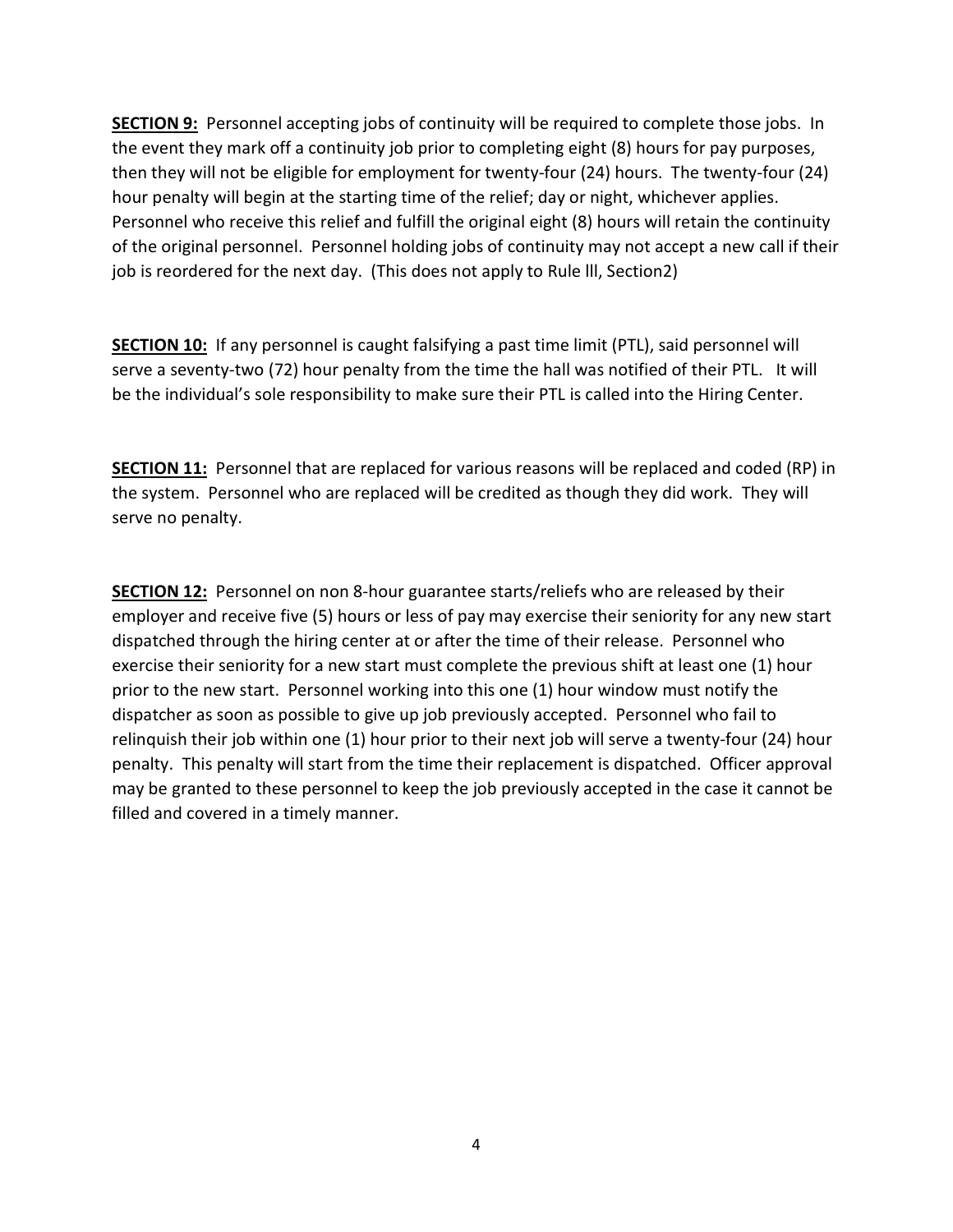SECTION 13: Personnel on non 8-hour guarantee starts/reliefs who are released by their employer and receive five and one half (5.5) hours or less pay may exercise their seniority for any relief job dispatched through the hiring center at or after the time of their release. Personnel who exercise their seniority for a relief must complete the previous shift at least thirty (30) minutes prior to the start of their accepted relief. Personnel working into this thirty (30) minute window must notify the dispatcher as soon as possible to give up job previously accepted. In these situations, an officer must be notified to ensure coverage of a job previously accepted. Personnel who fail to relinquish their job within thirty (30) minutes prior to their next job will serve a twenty-four (24) hour penalty. This penalty will start from the time their replacement is dispatched. Officer approval may be granted to these personnel to keep the job previously accepted in the case it cannot be filled and covered in a timely manner.

**SECTION 14:** All personnel who have previously accepted morning starts that have been modified (set back) to 1pm by the employer will have the option to retain or give up said job and be shown in (AO) status. Personnel must declare at the time they are informed of the setback.

SECTION 15: All personnel who have previously accepted morning starts that have been modified (set back) to 1pm by the employer will only be required to fulfill eight (8) hours from the original starting time.

**SECTION 16:** Personnel who (AO) new, will only offered jobs that were not available to them in prior line-up, or if the dynamic of a certain job has changed. The new job must be guaranteed based on their seniority. You cannot flip for a new job.

Examples of how the dynamic of certain jobs can change: Start time has changed, cancellations have been made, or personnel have gone PTL for a shift in which they were previously available.

Personnel not previously available for jobs offered in prior line-up now wishing to work must call and accept or make themselves available and will be placed according to their seniority. Dispatchers will not be responsible for offering a job previously available without contact with the hiring center.

SECTION 17: Personnel who do not answer the phone during lineup will be marked No Answer (NA). The hall will not contact said individual until they contact the hall.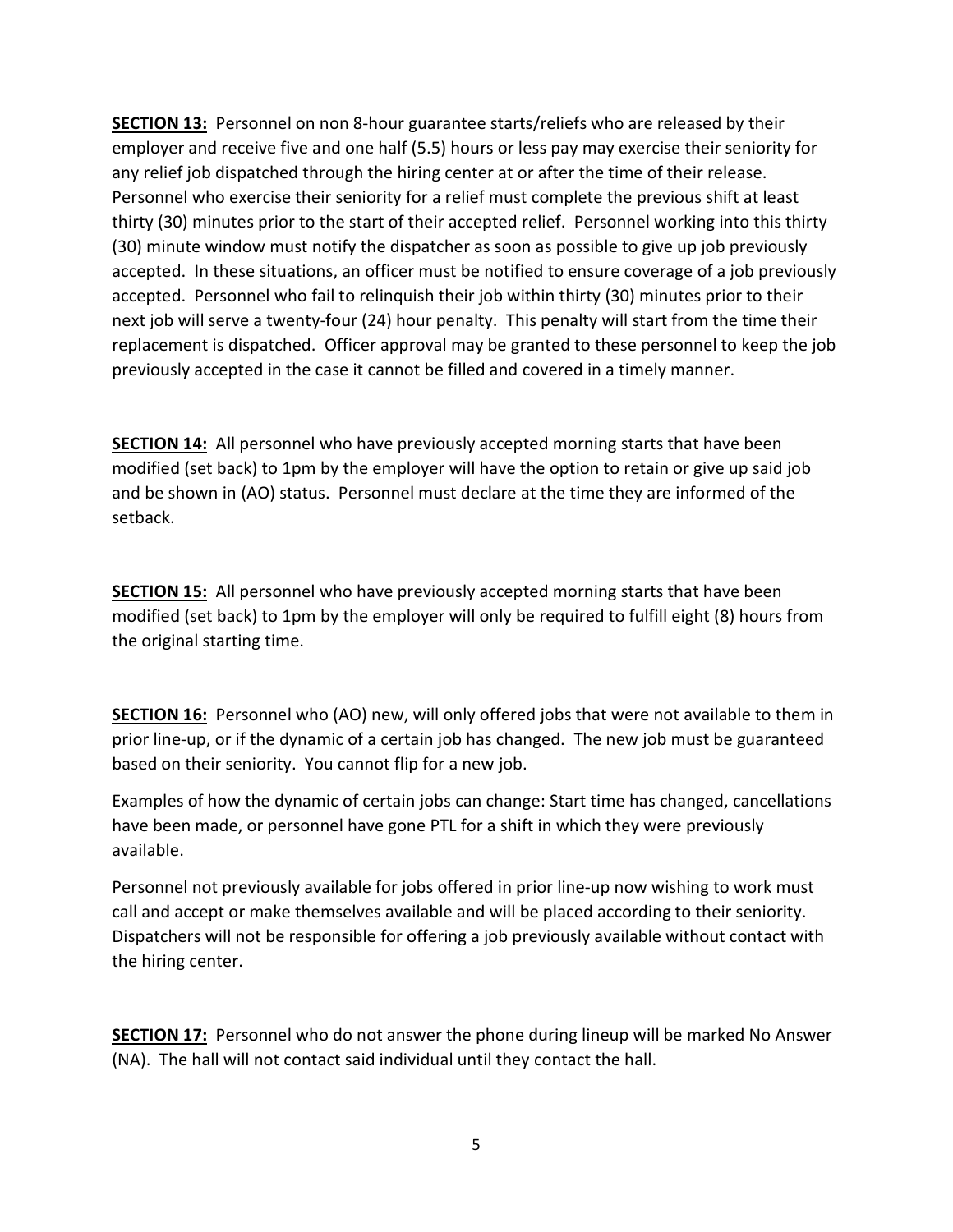SECTION 18: The Hiring Hall's Records, not the seniority members phone carrier, will be the determining factor as to whether the individual's correct number(s) have been called when a dispute arises.

**SECTION 19:** Personnel who AO and do not answer the phone will be marked not available until they contact the hiring hall.

SECTION 20: Personnel may AO new or AO specific for the job(s) they want to be offered later. If an individual AO's for work later and does not answer or accept the job when they are called will be credited as though they worked a full eight (8) hour job.

**SECTION 21:** Personnel working under their DND obligation within the International MOU who AO when called for DND may only accept a DND job when called later for their AO request.

**SECTION 22:** Personnel may cancel their future AO request at any time prior to being called for the job they AO'd for.

**SECTION 23:** All emergency orders will be offered to all personnel who AO'd regardless of what their AO status is and will not be penalized for turning down the emergency order unless it is what they AO'd for.

**SECTION 24:** Personnel may not make themselves available for a subsequent shift by marking off a previous shift. Personnel may not receive a replacement from the job in which they are currently working to make themselves available for a subsequent shift. An individual will serve a seventy-two (72) hour penalty for breaking this rule. Personnel cannot mark off one job to accept another.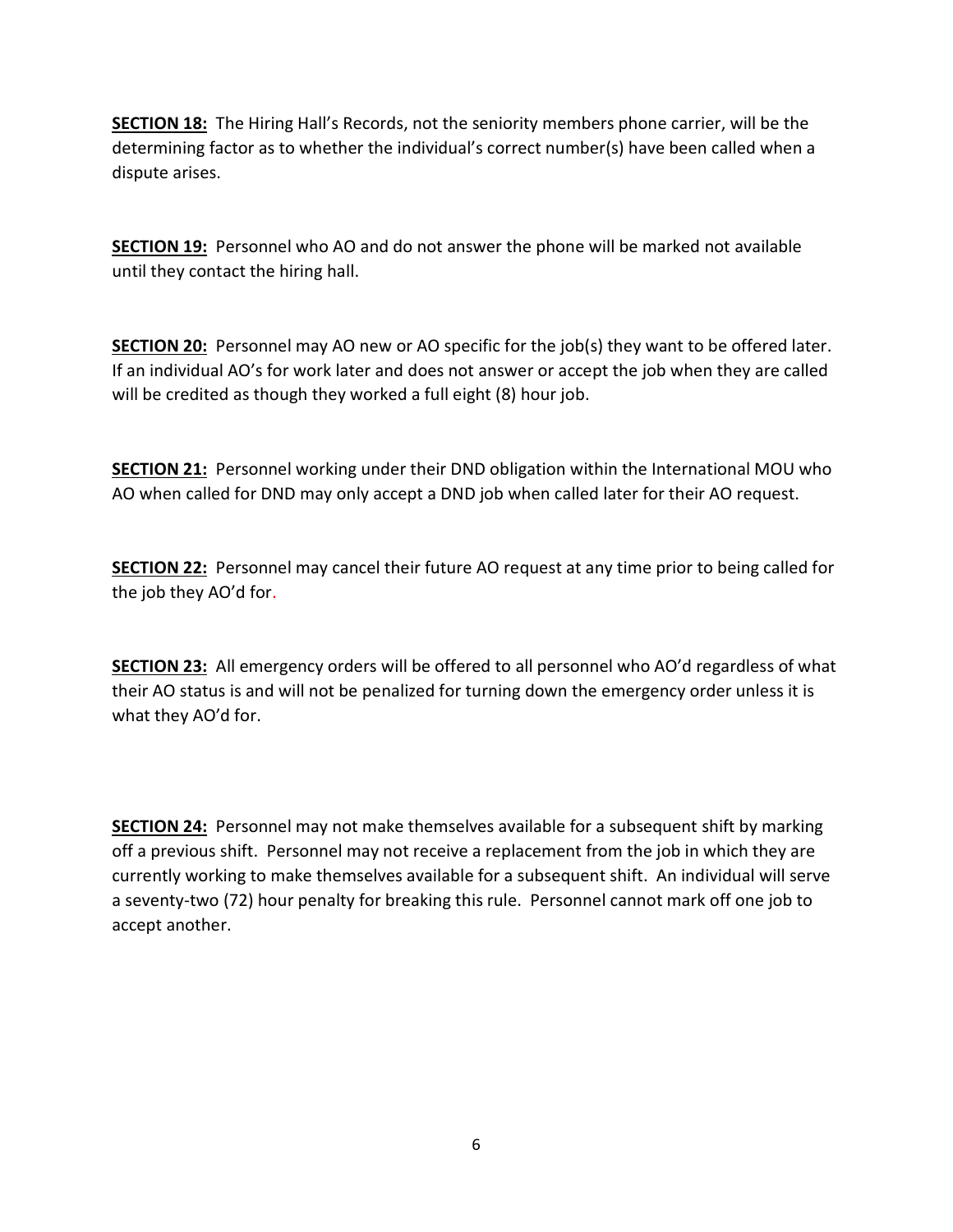SECTION 25: Seniority personnel will have one (1) minute to accept a job once they are speaking with the dispatcher. If they have not accepted a job when their minute is up, the dispatcher will hang up and call that person back at the end of their category. They will then have one (1) final minute to accept a job. If the individual does not accept a job in that last minute, they will forfeit their availability for that shift. It is the seniority personnel's responsibility to be prepared to accept a job in a timely manner when it is their turn.

#### RULE III: CONTINUITY

SECTION 1: Personnel possessing continuity shall be the Super Chief, Chief Warf Clerk, Timekeeper, Plan Clerk, Kitchen, and Gate Assistants. Also, any additional personnel who are ordered by the employer to assist the Chief Warf Clerk in addition to the minimum compliment personnel shall possess continuity. The continuity shall last if that particular job is reordered, provided that when a new compliment of Longshoremen is ordered, a new compliment of Clerks shall also be ordered. (This does not apply to Rule lll, Section 2.)

SECTION 2: This section applies to container vessels only: Personnel possessing continuity on Container Vessels only shall have the option to:

A: Stay with the continuity of said vessel so long as they notify the dispatcher by 3pm for night work and by 5:00pm for tomorrows day work.

B: Go to work anywhere else at any start time with no penalty so long as they notify the dispatcher by the times set forth in (A).

C: Failure to notify the dispatcher by said times set forth in (A) will result in a twentyfour (24) penalty.

D: This rule only applies to continuity on Container Vessels. Continuity will remain the same for B/B, RO/RO, Interchange, Company CWC, and Sugar Vessels.

SECTION 3: Personnel shifted from one continuity job to another or from a non-continuity to one of continuity during the same eight (8) hour period, shall not possess continuity for that job.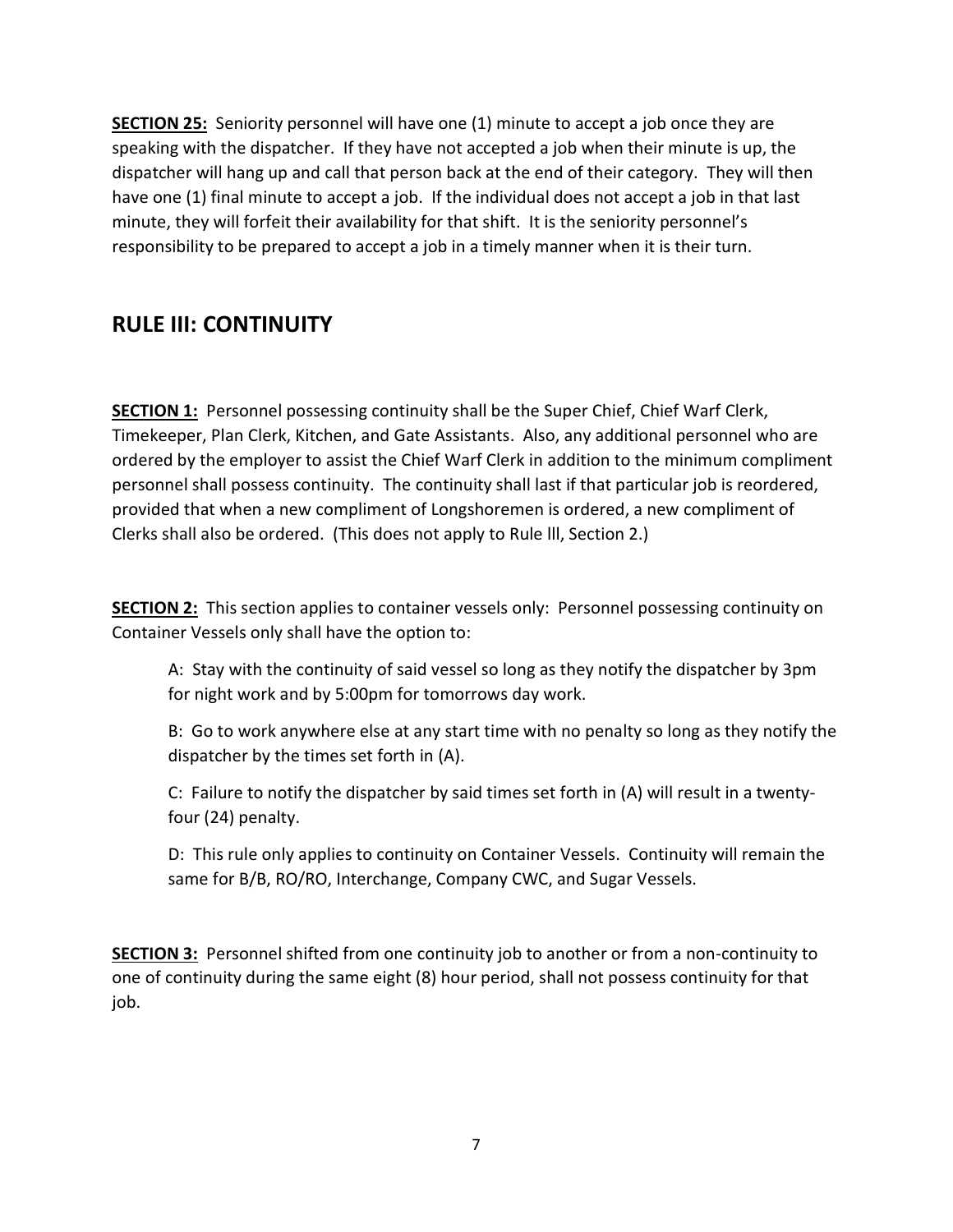SECTION 4: Personnel accepting jobs of continuity will be required to complete those jobs. In the event they mark off a continuity job prior to completing eight (8) hours for pay purposes, then they will not be eligible for employment for twenty-four (24) hours. The 24-hour penalty will begin at the starting time of the relief day or night, whichever applies. Personnel who receive this relief and fulfill the original eight (8) hours will retain the continuity of the original personnel. Personnel holding jobs of continuity may not accept a new call if their job is reordered for the next day.

SECTION 5: A person's continuity shall be considered broken when the employer does not rehire the person for that job for a period of twenty-four (24) hours from the staring time of the original job, excluding the 4 non-workdays.

#### SECTION 6:

#### This Section pertains to 1pm (1300) starts only.

- a) Continuity personnel that work from 1p-midnight will have continuity if that vessel is reordered for the following day.
- b) Continuity personnel who accept a continuity relief at 1900 and leave at midnight will have continuity the next morning if reordered.
- c) Continuity personnel that take a second meal break will have continuity the following night if that vessel is reordered.
- d) Continuity personnel who work a minimum of eight (8) hours from 1900 will have continuity the following night, if that vessel is reordered at 1900.
- e) Continuity personnel who accept a continuity relief at 1am will not have continuity if that vessel is reordered at 1900.
- f) Continuity personnel who work from 1pm-midnight, whose vessel is reordered for tomorrow, will not be available for work until 1pm unless they have accepted their continuity job.

Continuity personnel who complete the guarantee will retain the continuity. (Rule lll, Section 2 applies)

**SECTION 7:** Continuity personnel who have previously accepted morning starts that have been modified (set back) to 1pm by the employer will have the option to retain or give up said job and be shown in (AO) status. Continuity personnel must declare status at the time they are informed of the setback.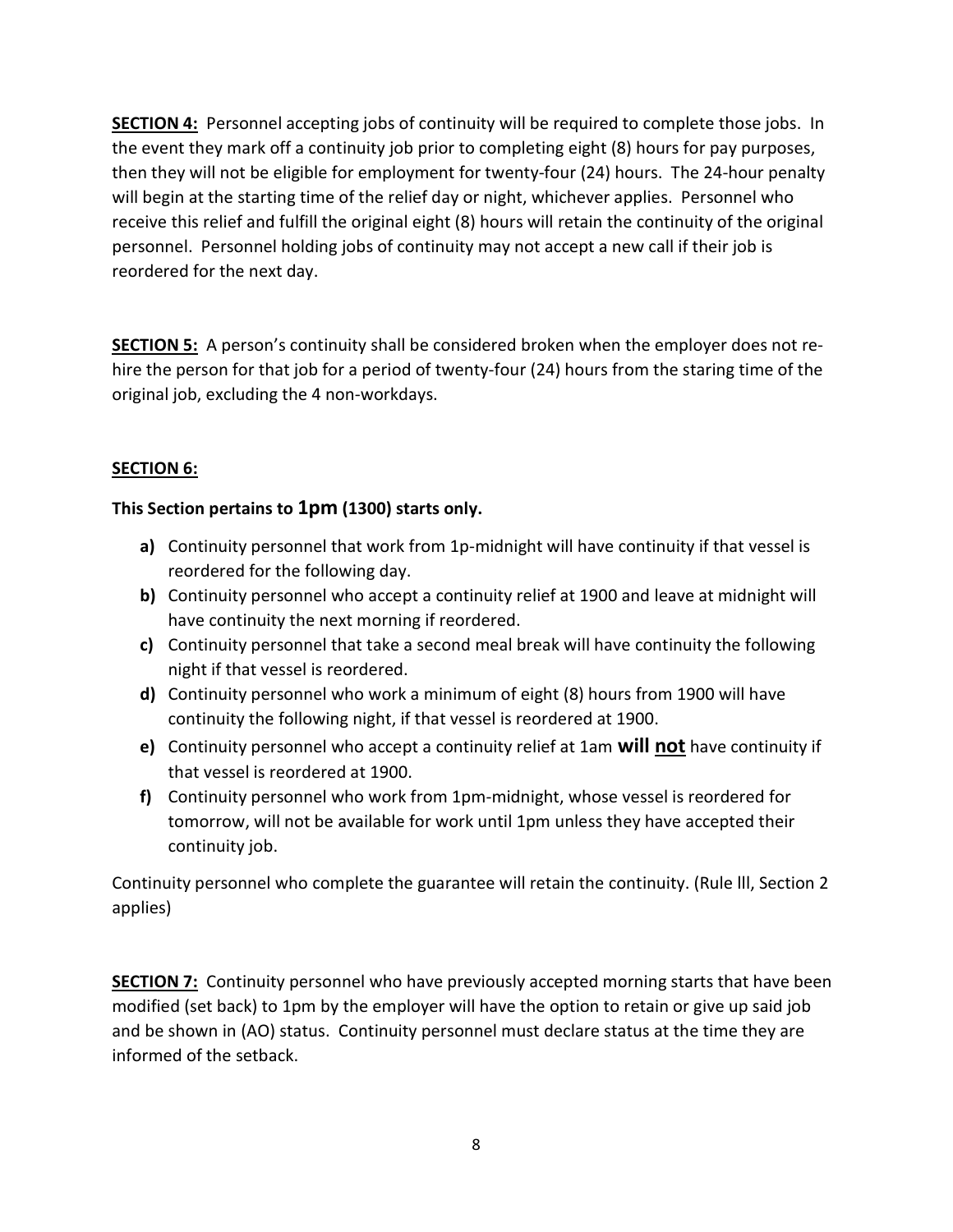**SECTION 8:** Continuity personnel who have previously accepted morning starts that have been modified (set back) to 1pm by the employer will only be required to fulfill eight (8) hours from the original starting time.

**SECTION 9:** In the event there is a reduction in Kitchen personnel due to a holiday, continuity personnel working the holiday will have the ability to modify their start time by filling additional spots for the following day based on seniority if more jobs are ordered.

### RULE IV: RETURN RIGHTS

**SECTION 1:** The dispatcher will not replace a person the next day or night with a person of the same seniority unless that person takes another new start or marks off that job prior to completing eight (8) hours for pay purposes. This applies to interchange only at respective gates.

**SECTION 2:** Return right to gates: Personnel who do not answer the call from the dispatcher will forfeit their return rights.

SECTION 3: Return rights apply to your gate only. Return rights do not apply to your previous day start time.

SECTION 4: The dispatcher will contact all personnel with return rights first when they start in a respective category. They will call return rights personnel based on their que up order. Return rights personnel who turn down their gate will retain their original que up position for their category.

**SECTION 5:** Personnel who do not complete their guarantee will not have return rights the following day. Personnel who accept a relief and complete the guarantee will have return rights the following day.

**SECTION 6:** Return rights run from Monday-Sunday. Holidays and no workdays DO NOT break your return rights.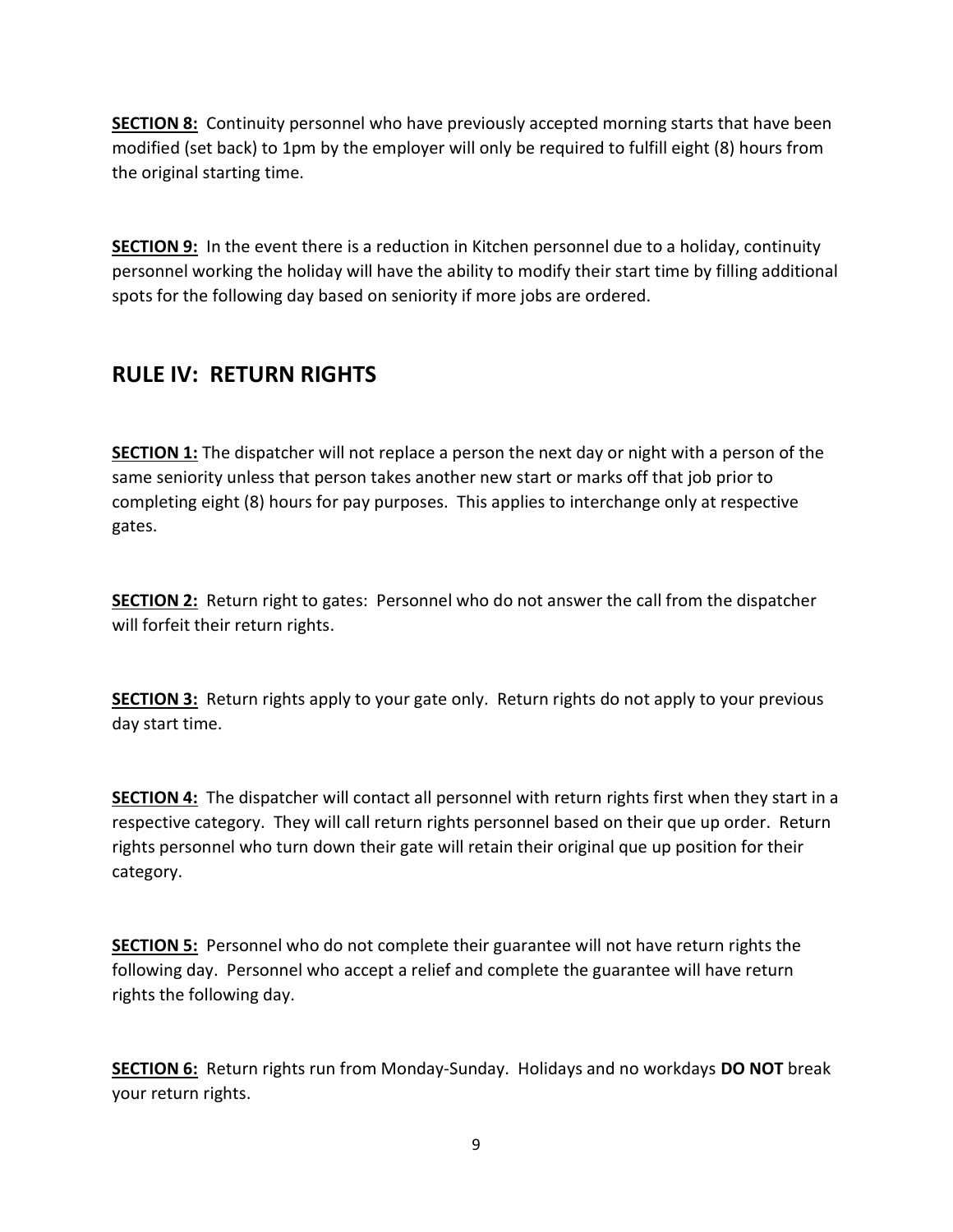**SECTION 7:** There are no return rights on vessels.

#### RULE V: EMERGENCY ORDERS

SECTION 1: Orders received that are not covered by the Collective Bargaining Agreement are subject to the approval of the Business Agent, President, Vice-President, or Chairman of the Executive Board. All emergency orders are subject to the conditions that are imposed by the Officer contacted. The dispatcher will contact the officer and note on the dispatch sheet all information available concerning the order.

**SECTION 2:** There shall be no shifting of emergency personnel/gangs.

SECTION 3: Personnel/gangs which are added to an order after the cutoff time, will be treated as emergency personnel/gangs.

**SECTION 4:** There shall be no shifting of any vessels that have emergency gangs.

#### RULE VI: RELIEFS

**SECTION 1:** When personnel are ordered by the employer to report back after a meal period and do not wish to do so, the Chief Warf Clerk (CWC) will be responsible for contacting all personnel to try and secure a relief for the second meal break from among personnel working the SAME SHIFT on the vessel who are not ordered to return. This applies to vessels taking supper, midnight supper, or breakfast.

**SECTION 2:** The CWC will not be responsible for contacting personnel who have not fulfilled the eight (8) hour guarantee. Personnel who want to leave at the first meal break must contact the CWC prior to the times set in Rule VI Section 6.

SECTION 3: On vessels that are set back, the CWC will contact all personnel prior to 4pm to secure all reliefs.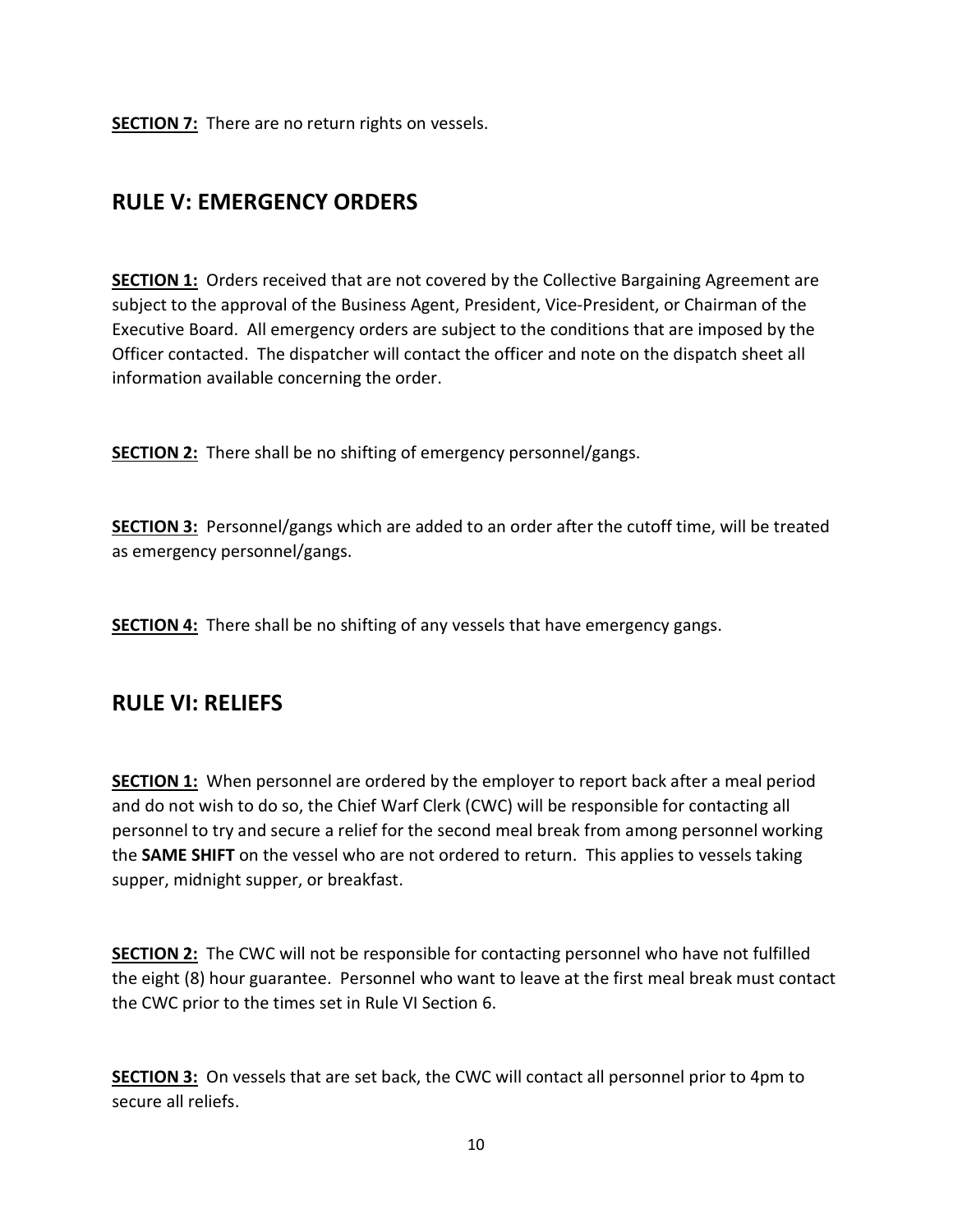**SECTION 4:** Personnel not working to a meal period who request a relief will be considered a Emergency Relief (ER) and receive a forty-eight (48) hour penalty from the time the ER is filled.

**SECTION 5:** Personnel who have been shifted/or their gang took supper in conjunction with a new order may accept reliefs on the new vessel/order so long as they have the same guarantee. Personnel will only be offered on-vessel reliefs for the vessel they are currently working. Personnel accepting reliefs on a gang shifted to a vessel without the same guarantee will not be eligible to accept on-vessel reliefs. If eligible, these personnel must go through the Hiring Hall to accept another relief job. Personnel caught violating this will incur a forty-eight (48) hour penalty. (Example: Personnel can only take two (2) meal breaks.)

SECTION 6: The CWC/SCWC will notify the dispatcher no earlier than one (1) hour prior to the following cut-off times for reliefs:

-10 AM FOR 12 noon and 1 PM RELIEFS

-4 PM FOR 7PM RELIEFS

-11 PM FOR 1 AM RELIEFS

-5 AM FOR 7 AM RELIEFS

\*Dispatchers may start fillings reliefs prior to the cut-off time once they have spoken to all CWC's.

Personnel requesting a relief beyond these times will be considered an Emergency Relief (ER) and receive the forty-eight (48) hour penalty. The penalty will begin when the relief is filled through the Hiring Center. Personnel who accept this job will be the only one eligible for the requested ER.

**SECTION 7:** The Hiring Hall will not realign personnel for late reliefs called in.

SECTION 8: The dispatcher may fill reliefs outside of these time periods only with approval from the President, Vice-President, Vice-President Deck and Dock, Business Agent, or the Executive Board Chairman. The situation must be documented on the dispatch.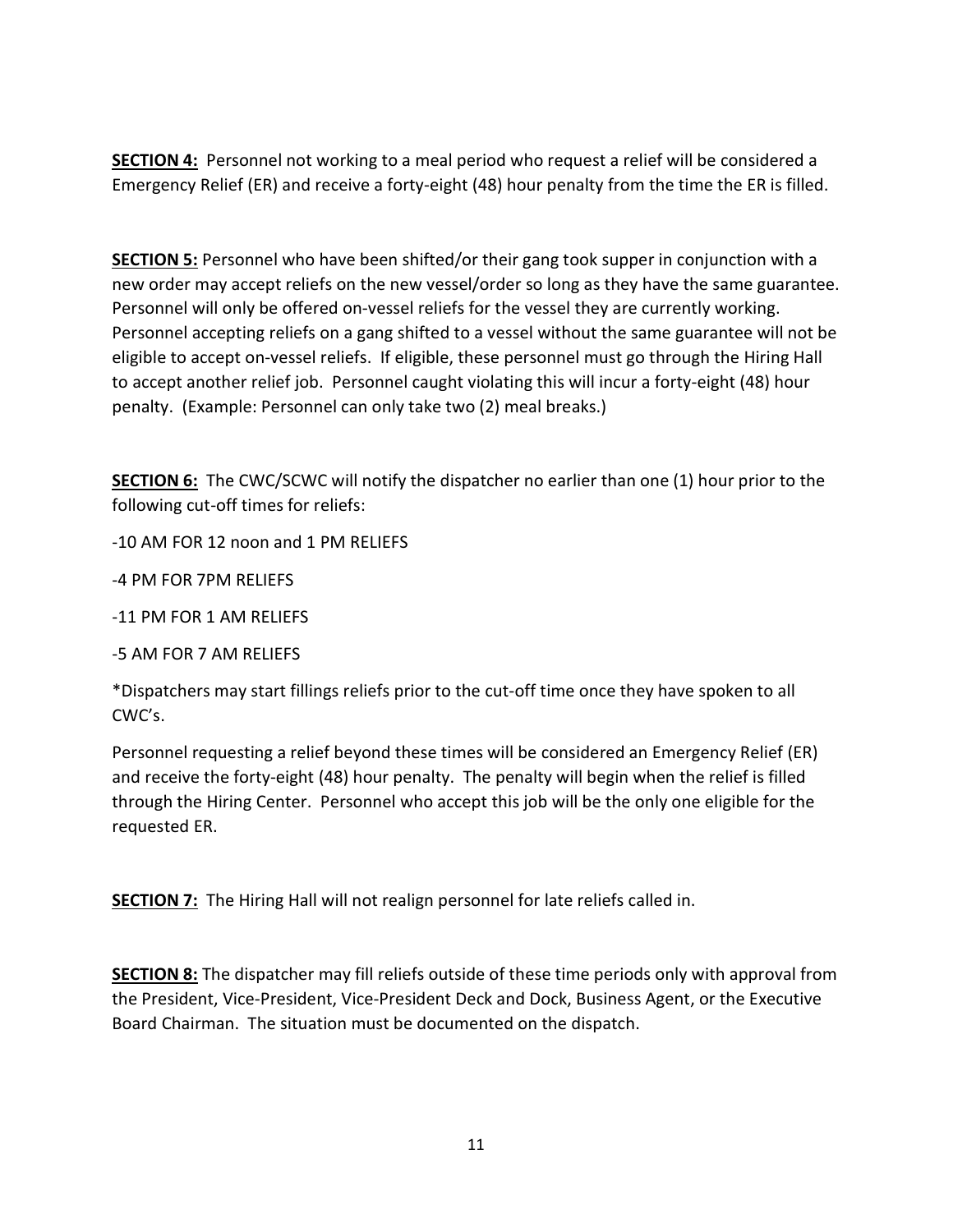## RULE VII: EXTRA WORK (DOUBLING)

SECTION 1: All extra work including reliefs, will be offered to those persons who have made themselves available in accordance with Rule ll, Section 2. Work will be offered first to those who have not worked and then to those who have worked and complied with Rule ll. Personnel may choose to double in front of Extra List personnel only. All doubling will be dispatched through seniority. Seniority personnel must mark up to double by queuing.

SECTION 2: Once dispatch has exhausted all seniority personnel who are queued up and available, any extra work will then be offered to those personnel who choose to mark up to double according to seniority. This process will continue until all jobs have been filled.

SECTION 3: Seniority personnel who are doubling will pick behind all fresh seniority personnel. The ten (10) minute rule (Rule l, Section 8) still applies. All doubling seniority personnel will pick based on their seniority ahead of any extras.

#### RULE VIII: LATE MARK OFFS/TARDINESS/NO SHOWS

SECTION 1: Personnel who have accepted a job and mark off within one and a half (1.5) hours of the start time, will be treated as an emergency mark off. Emergency mark offs (EMOA), emergency mark off continuity (EMOC), and emergency reliefs (ER) will receive a forty-eight (48) hour penalty. The penalty will begin WHEN THE JOB IS FILLED.

**SECTION 3:** When a person is late arriving to the job to which he is ordered, it shall be left to the discretion of the Chief Warf Clerk (CWC) as when to ask the dispatcher for a replacement. Once the replacement is ordered, the original person to whom the job was given shall have no claim to it and will be marked a no show (NOSO) and subject to the penalties in the International MOU.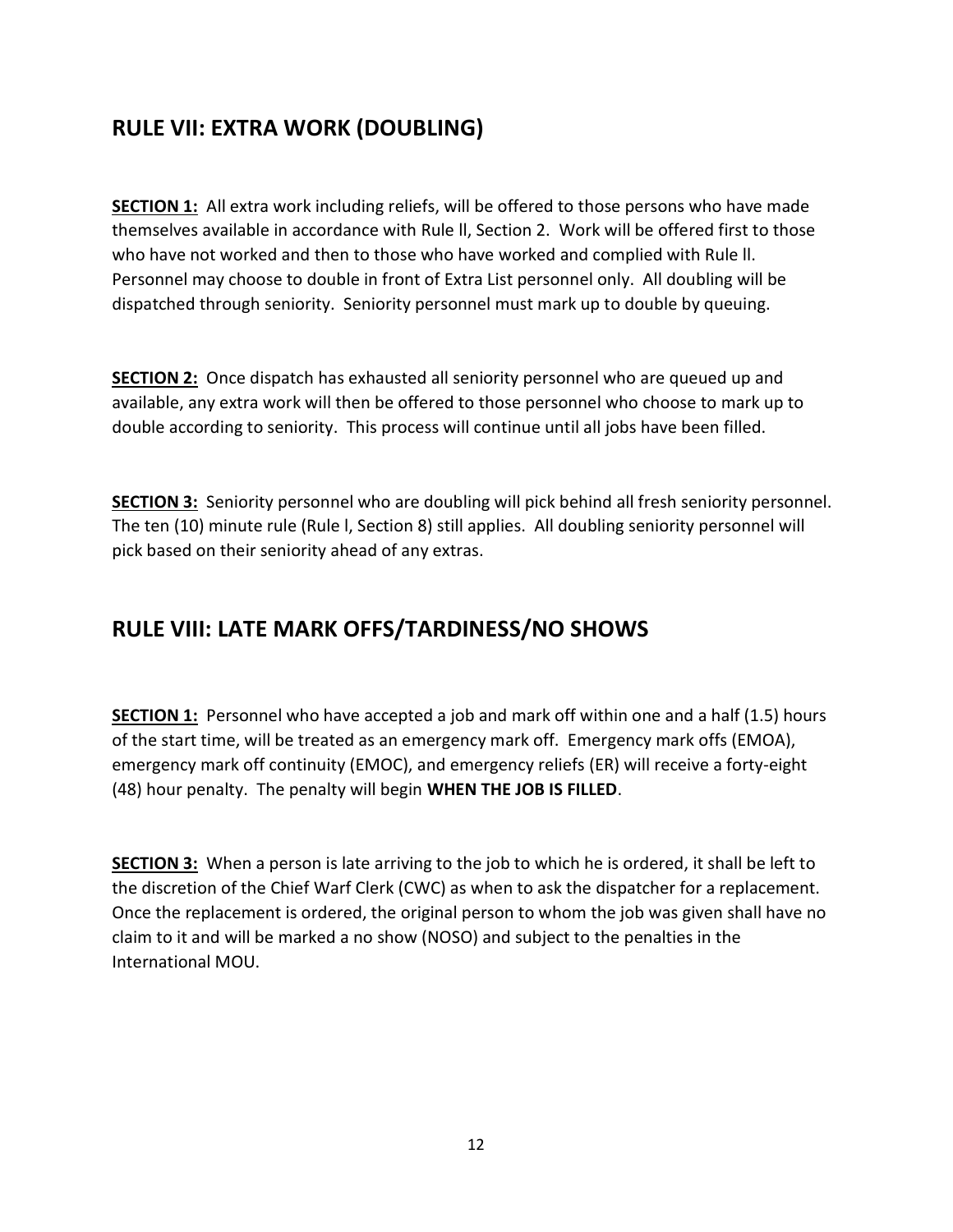SECTION 4: Personnel who accept a job and fail to show up to that job shall be consider a no show. A no show or no call (NOSO) shall be disciplined as follows:

First No Show in A Contract Year: The first no show for work (after marking up and accepting a job) in a contract year shall result in a seventy-two (72) hour suspension effective immediately. During the term of this suspension, the individual will not be eligible to work as either a Clerk and Checker or Deck and Dock clerk.

Second No Show in A Contract Year: The second no show for work (after marking up and accepting a job) in a contract year shall result in a thirty (30) day suspension effective immediately. During the term of this suspension, the individual will not be eligible to work as either a Clerk and Checker or Deck and Dock clerk.

 Third No Show in A Contract Year: The third no show for work (after marking up and accepting a job) in a contract year shall result in a one-hundred and eighty (180) day suspension effective immediately. During the term of this suspension, the individual will not be eligible to work as either a Clerk and Checker or Deck and Dock clerk.

SECTION 5: Personnel who receive a no show (NOSO) may contact an officer within twentyfour (24) hours from their NOSO to request an appeal. Personnel who appeal will have their NOSO treated as an emergency mark off (EMO) and will only serve forty-eight (48) hours until their appeal is heard by the Executive Board.

## RULE IX: CANCELLING OR REJECTING EMPLOYMENT

SECTION 1: Personnel who cancel or reject employment after accepting a job shall be credited as though they did work and be marked MOA (mark-off after). At this point, any future shifts personnel were marked up for will be voided to include doubling and tripling. Repeated or habitual cancelling or failure to show up for work after having accepting employment will result in disciplinary action taken by the Executive Board.

SECTION 2: Queued up personnel who do not answer when called by dispatch will be marked NA (no answer) in the system. This will be considered a refusal to work. At this point, you may make yourself available for upcoming shifts by contacting the Hiring Center and speaking directly to a dispatcher. Failure to do so will result in personnel not being contacted for any available work.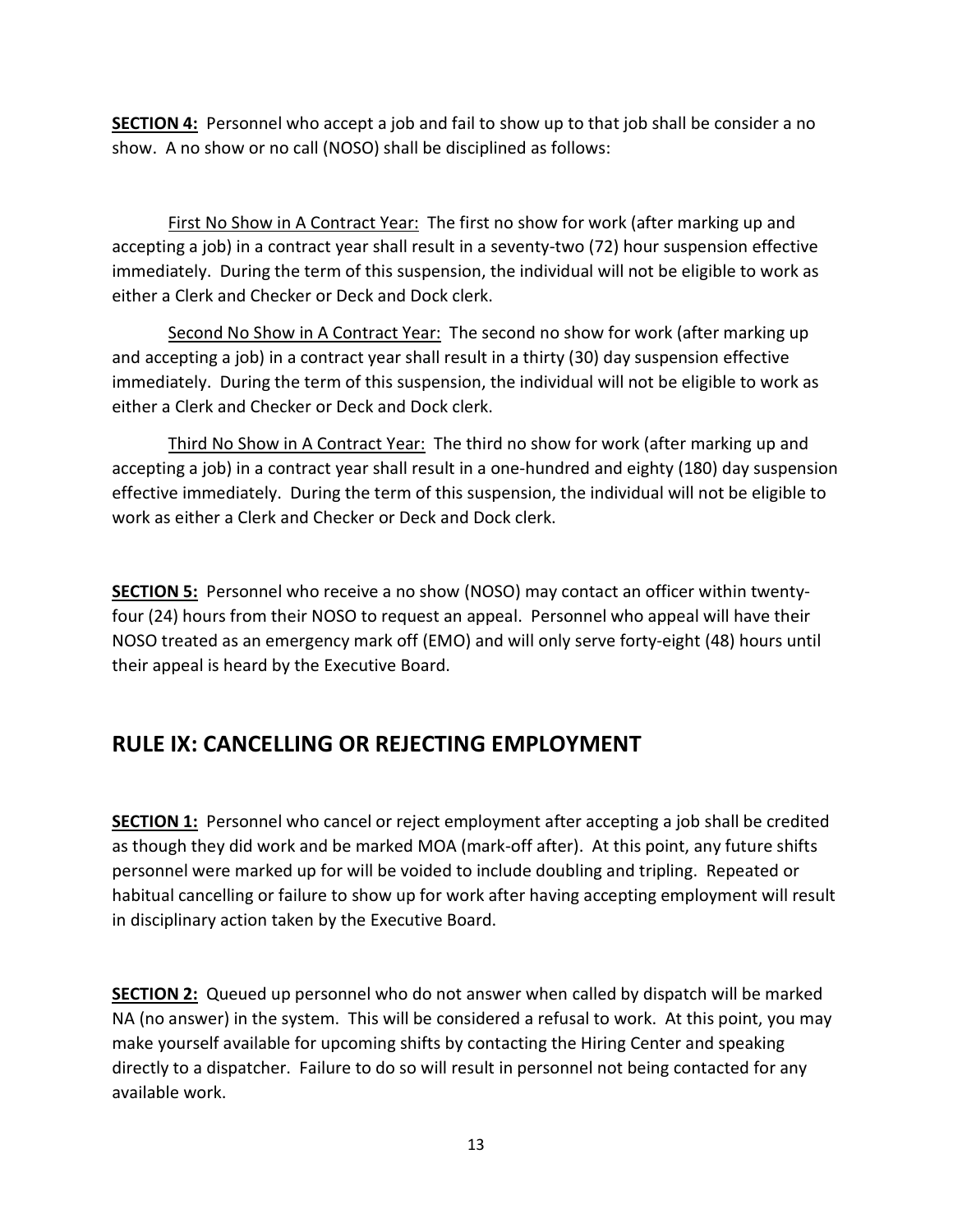**SECTION 3:** Personnel who accept a job and hang up the phone, that job will be considered accepted. At this point, personnel may not call back and change jobs.

**SECTION 4:** Personnel who need to mark off a job they have already accepted must speak directly to a dispatcher. The job they are marking off is still their responsibility until the dispatcher has filled their replacement.

**SECTION 5:** Personnel who have accepted a job and mark off within one and a half (1.5) hours of the start time, will be treated as an emergency mark off (EMO) and will not be eligible for employment for forty-eight (48) hours from the time your job is filled. Dispatchers will fill those jobs as they come available.

SECTION 6: Personnel who reach three (3) unexcused emergencies (ER, EROC, EMOA, EMOC) in any contract year will be required to meet with the Executive Board for additional discipline. Discipline will not exceed seven (7) days of "Do not Dispatch" status.

#### RULE X: HIRING CENTER

**SECTION 1:** Personnel must be respectful to dispatchers and our dispatchers must be respectful to personnel on each phone call made. All calls through the Hiring Center are recorded. Any personnel who feel they have been disrespected are to contact an officer regarding the dispatcher in question. Any dispatcher who feels they have been disrespected has the right to cancel a call and immediately contact and officer regarding said personnel. Blatant disrespect by any party may be subject to review by the Executive Board.

**SECTION 2:** Personnel are responsible for making sure they are assigned to the job they chose. Errors made by the Hiring Center may be corrected if notified in a timely manner but there is no guarantee for realignment. Personnel may contact an officer and present a formal write-up concerning the dispatcher and error made. It will then be reviewed by the Executive Board.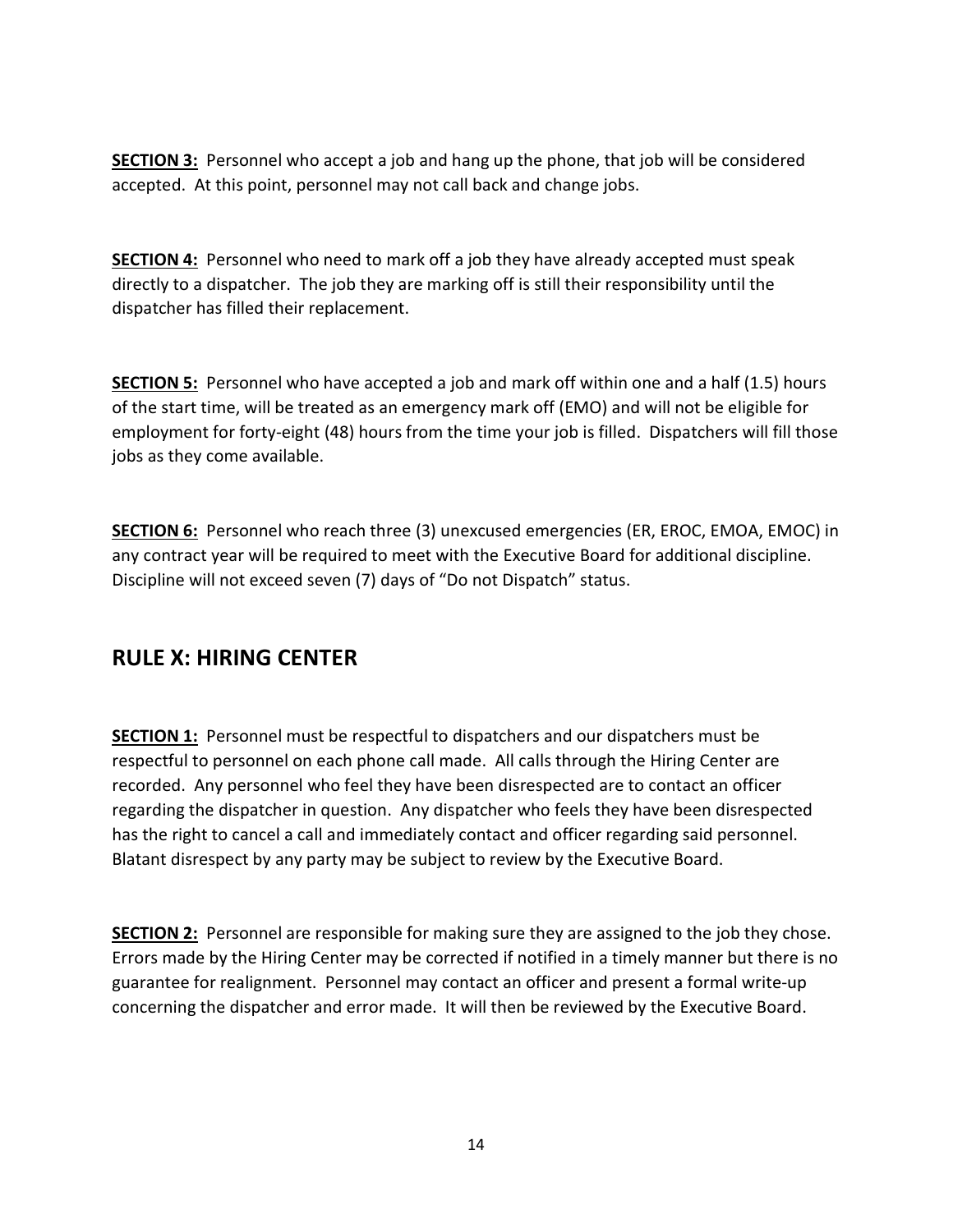SECTION 3: Personnel cannot call the Hiring Center unless calling to accept or decline employment or a CWC calling in their personnel.

**SECTION 4:** Personnel who habitually call the Hiring Center, not accepting or declining employment, may be required to meet with the Executive Board concerning their conduct.

SECTION 5: Any mark-offs called in during line up will not be dispatched during said lineup. These mark offs will be dispatched at the appropriate times set forth Rule ll, Section 2.

SECTION 6: The Hiring Center will begin dispatching all morning 6am gate mark offs at 4:30am and all other morning mark offs and emergency orders at 5 am. All available jobs will be offered by seniority.

#### RULE XI: COMPLAINTS

SECTION 1: Personnel with complaints concerning the Hiring Center shall contact the appropriate officer within five (5) days of the occurrence. The officer shall then refer the complaint to the Executive Board.

#### RULE XII: CATEGORY HIRING SYSTEM

SECTION 1: Monday through Sunday, the dispatcher will begin the line-up for the next day's work after night line-up is complete. Monday through Sunday, the dispatcher will begin the line-up for the current day's night work and reliefs at 4 pm. The dispatcher may line-up outside of the times only with approval from the President, Vice-President, Business Agent, or Executive Board Chairmen. The situation must be documented on the dispatch and initiated by the appropriate Officer.

SECTION 2: After night line-up is complete the dispatcher will start day line-up. The dispatcher will begin by sending the text to all "A" cards. The dispatcher will start with the "A" category based on que up time.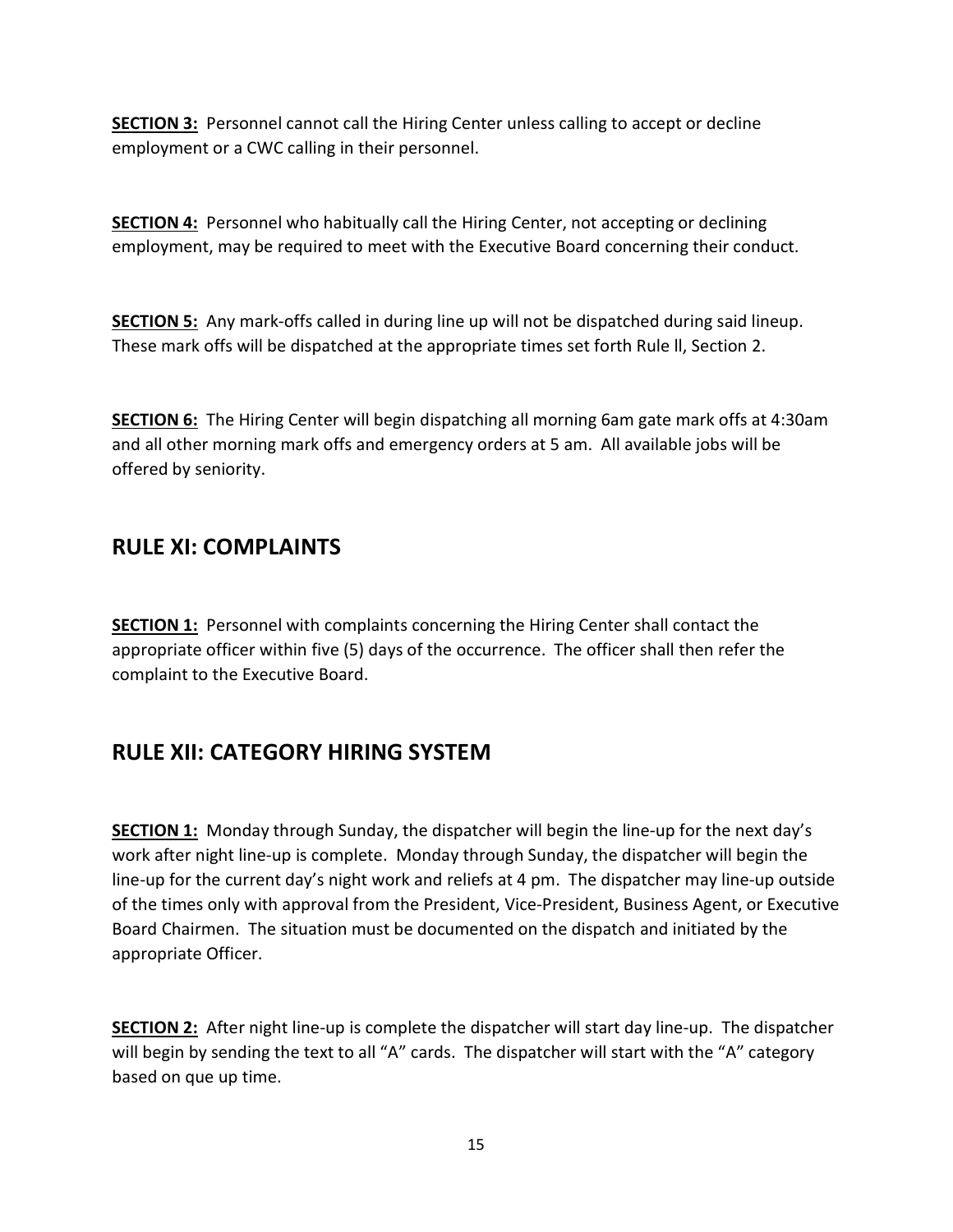**SECTION 3:** After all, "A" cards have been dispatched the dispatcher will start with the next seniority classification until all jobs are filled. After each category has been dispatched, the dispatcher will text the next seniority classification to alert them their category is next.

SECTION 4: Once all seniority classifications have been offered employment, the dispatcher will then offer employment to all personnel who have marked up to double.

**SECTION 5:** Once all seniority personnel, who marked up to double, have been offered employment the dispatcher will continue into the extra list until all jobs are filled.

**SECTION 6:** This procedure is repeated for night work.

#### RULE XIV: MISCELLANEOUS RULES

**SECTION 1:** All additions and revisions to the Hiring Hall Rules shall be submitted in writing at a regular monthly meeting. Notification with proposed change will be sent to all members at least fifteen (15) days before voting at the next regularly scheduled monthly meeting. A twothirds (2/3) vote of the members present shall be required for enactment.

SECTION 2: The purpose of the foregoing rules is to treat all persons working through the Hiring Center of Local 1475 in a fair and impartial manner, regardless of race, creed, sex, or union affiliation. If any of the foregoing rules are found to be in violation of any local, state, or federal laws then those portions in violation shall be null and void.

#### RULE XV: PENALTIES

**SECTION 1:** Any person accepting employment when they are not eligible will be reviewed by the Executive Board and if found guilty will result in a minimum forty-eight (48) hour penalty in addition to the penalty served.